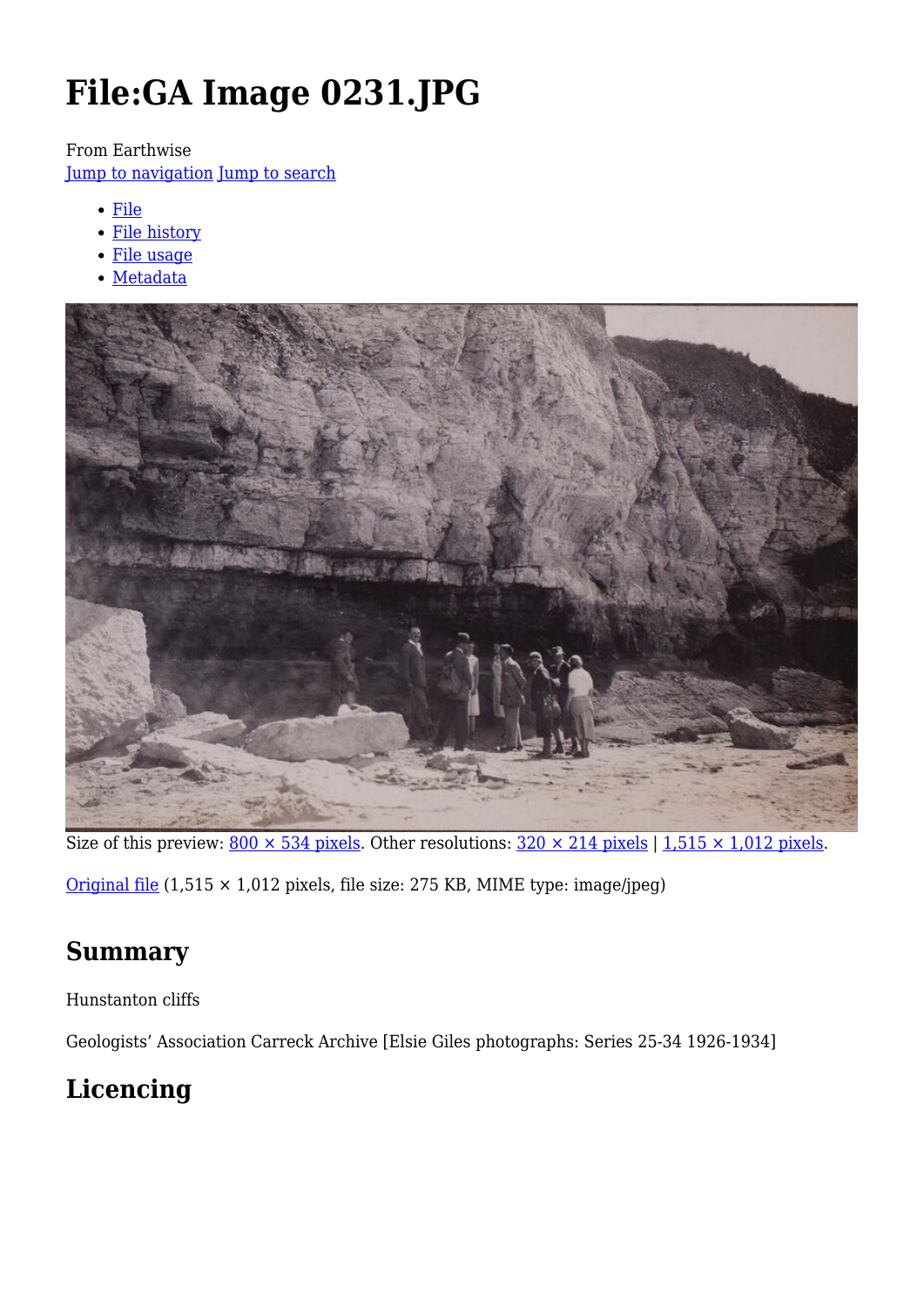Download of 1000 x 1000 pixel images is free for all non-commercial use - all we ask in return is for you to acknowledge BGS when using our images. Click our Terms and Conditions link below for information on acknowledgement text, and to find out about using our images commercially.

#### **Copyright**

The images featured on this site unless otherwise indicated are copyright material of the UK Research and Innovation (UKRI), of which the British Geological Survey is a component body. The British Geological Survey encourages the use of its material in promoting geological and environmental sciences. The images may be reproduced free of charge for any non-commercial use in any format or medium provided they are reproduced accurately and not used in a misleading or derogatory context. Where any images on this site are being republished or copied to others, the source of the material must be identified and the copyright status acknowledged. The permission to reproduce UKRI protected material does not extend to any images on this site which are identified as being the copyright of a third party. Authorisation to reproduce such material must be obtained from the copyright holders concerned.

#### **Non-commercial Use**

Use of the images downloaded from this site and reproduced digitally or otherwise may only be used for non-commercial purposes, which are:-

- Private study or research for a non-commercial purpose
- Education for teaching, preparation and examination purposes

When using the images please credit 'British Geological Survey' and include the catalogue reference ('P Number') of the item to allow others to access the original image or document. Noncommercial users of the images from this site are restricted to downloading no more than 30 images, without seeking further permission from [enquiries@bgs.ac.uk](mailto:enquiries@bgs.ac.uk)

#### **Commercial Use**

For commercial use of these images for which higher resolution images are available, individual permissions and/or licences arrangements should be agreed by contacting [enquiries@bgs.ac.uk](mailto:enquiries@bgs.ac.uk) Commercial use will include publications in books (including educational books), newspapers, journals, magazines, CDs and DVDs, etc, where a cover charge is applied; broadcasts on TV, film and theatre; and display in trade fairs, galleries, etc. If you are in doubt as to whether your intended use is commercial, please contact [enquiries@bgs.ac.uk](mailto:enquiries@bgs.ac.uk)

#### **Warranty**

Use of the images downloaded from this site is at the users own risk. UKRI gives no warranty as to the quality of the images or the medium on which they are provided or their suitability for any use. **Ordnance Survey topography**

Maps and diagrams in Earthwise use topography based on Ordnance Survey mapping. The National Grid and other Ordnance Survey data ©Crown Copyright and database rights 2015. Ordnance Survey Licence No. 100021290 EUL.

# **File history**

Click on a date/time to view the file as it appeared at that time.

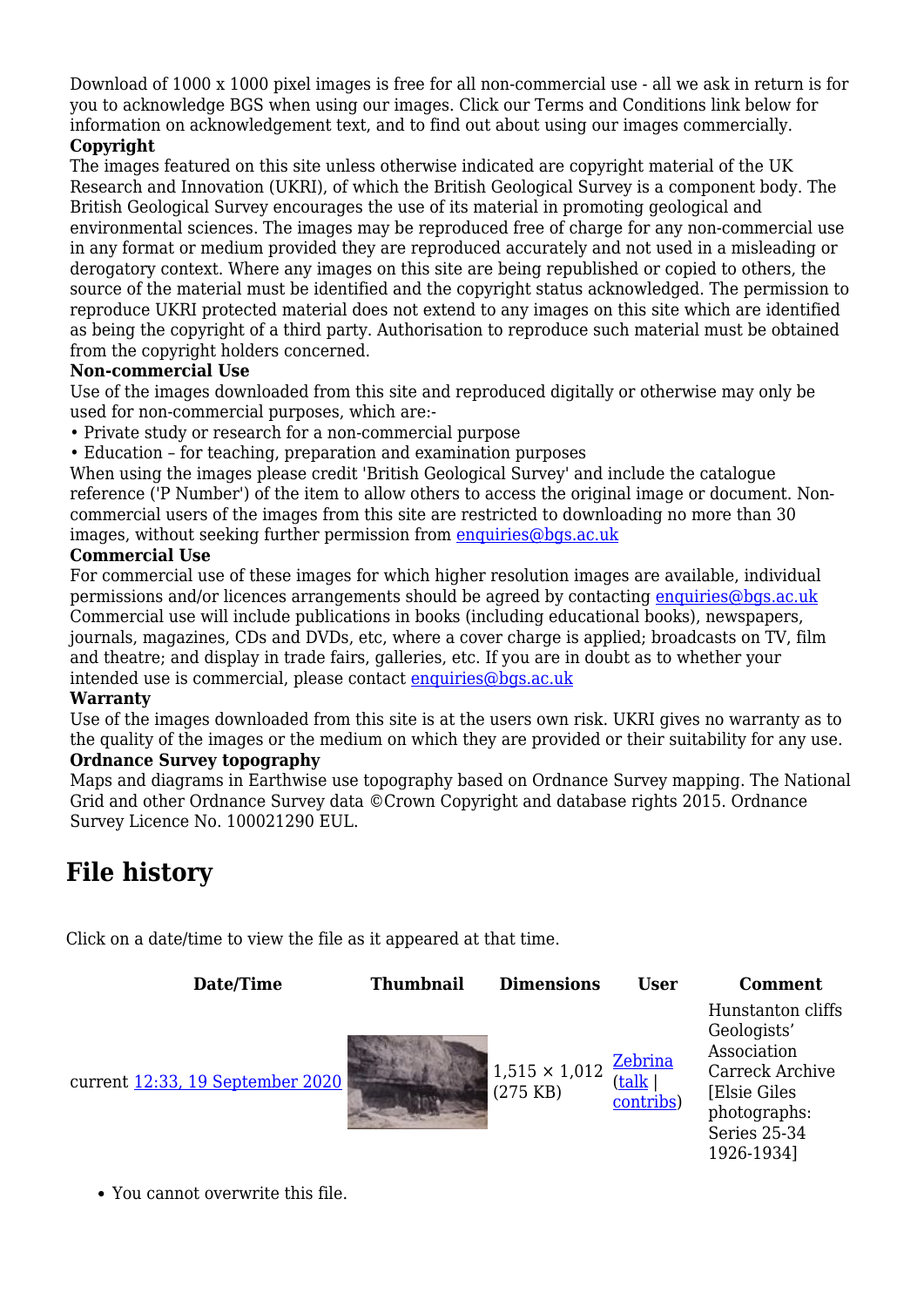# **File usage**

The following page links to this file:

[Elsie Giles photographs: Series 25-34. 1926–1934 - index, GA 'Carreck Archive'](http://earthwise.bgs.ac.uk/index.php/Elsie_Giles_photographs:_Series_25-34._1926%E2%80%931934_-_index,_GA_%27Carreck_Archive%27)

# **Metadata**

This file contains additional information, probably added from the digital camera or scanner used to create or digitise it.

If the file has been modified from its original state, some details may not fully reflect the modified file.

**Author** Bob **Date and time of data generation** 09:54, 18 September 2020 **Date and time of digitising** 09:54, 18 September 2020 **DateTimeOriginal subseconds** 62 **DateTimeDigitised subseconds** 62 Retrieved from ['http://earthwise.bgs.ac.uk/index.php?title=File:GA\\_Image\\_0231.JPG&oldid=50267](http://earthwise.bgs.ac.uk/index.php?title=File:GA_Image_0231.JPG&oldid=50267)' [Categories:](http://earthwise.bgs.ac.uk/index.php/Special:Categories)

- [License tags](http://earthwise.bgs.ac.uk/index.php/Category:License_tags)
- [Geologists' Association images](http://earthwise.bgs.ac.uk/index.php/Category:Geologists%27_Association_images)

# **Navigation menu**

### **Personal tools**

- Not logged in
- [Talk](http://earthwise.bgs.ac.uk/index.php/Special:MyTalk)
- [Contributions](http://earthwise.bgs.ac.uk/index.php/Special:MyContributions)
- [Log in](http://earthwise.bgs.ac.uk/index.php?title=Special:UserLogin&returnto=File%3AGA+Image+0231.JPG&returntoquery=action%3Dmpdf)
- [Request account](http://earthwise.bgs.ac.uk/index.php/Special:RequestAccount)

#### **Namespaces**

- [File](http://earthwise.bgs.ac.uk/index.php/File:GA_Image_0231.JPG)
- [Discussion](http://earthwise.bgs.ac.uk/index.php?title=File_talk:GA_Image_0231.JPG&action=edit&redlink=1)

 $\Box$ 

### **Variants**